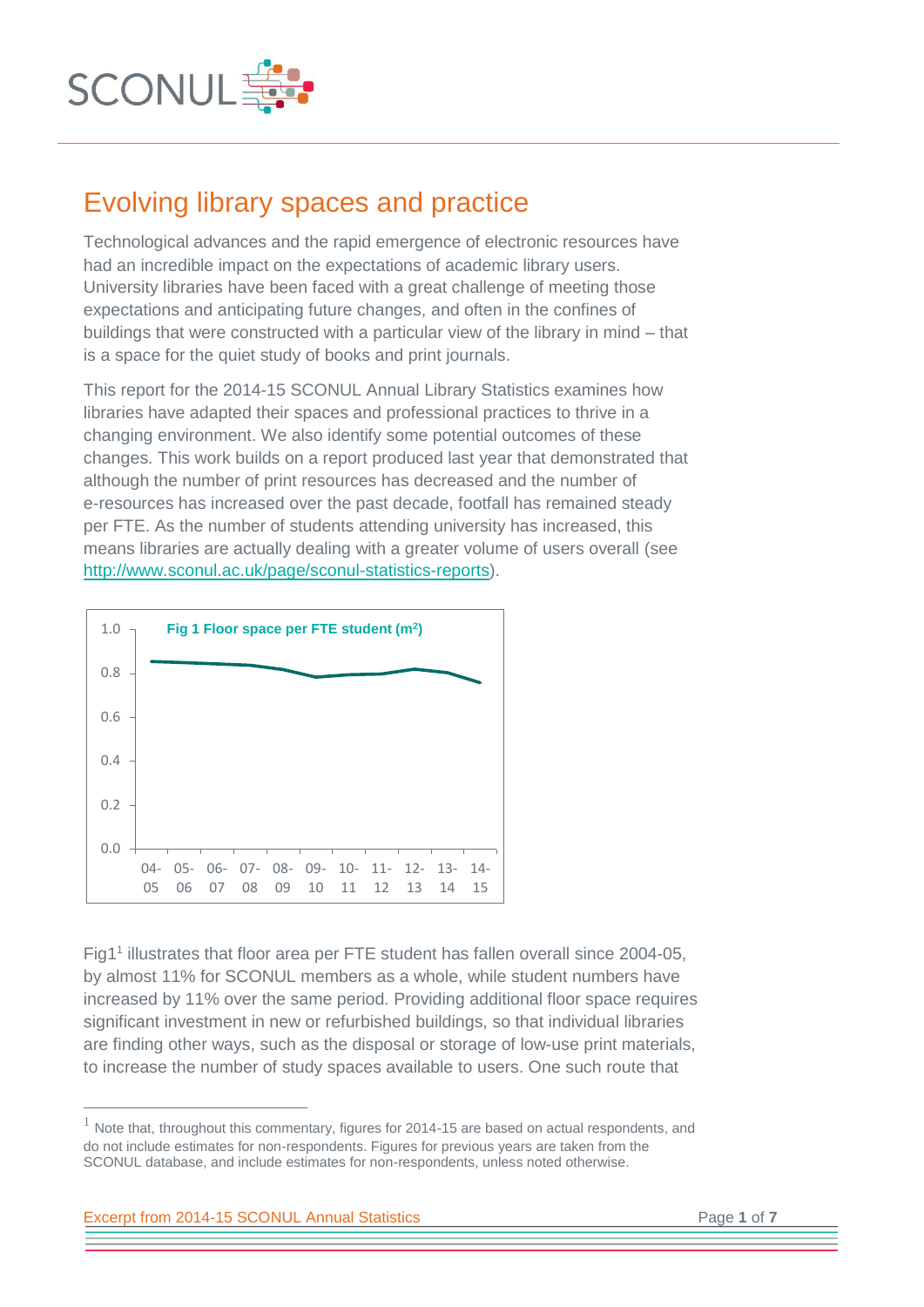

has emerged in recent years is the UK Research Reserve (UKRR), which allows libraries to de-duplicate low-use print journals that are available elsewhere, thereby freeing up space to provide additional seating if required. The UKRR scheme currently has 29 members and is in its third phase – in Phase 1 (January 2007-August 2008), a total of eight members de-duplicated more than 11,000 metres of print journals, whilst Phase 2 (launched February 2009) saw 30 members de-duplicate approximately 73,000 metres of print journals<sup>2</sup>.

## **Kingston University Space Usage – Case Study**

Kingston University joined the UK Research Reserve (UKRR) during Phase 1 of the project and was the first post-1992 university to do so. Since the project began in 2007, Kingston has been able to use UKRR as an enabler to reconfigure library learning space as part of a number of refurbishment projects. At the Penrhyn Road campus, where space has always been at a premium, the removal of low-use print journals freed up space that contributed to the reconfiguration of the ground floor area, as part of a much larger Estates project, which resulted in the provision of a study café and a more flexible group study/IT area. By contrast at the Roehampton Vale campus, home to Kingston's smallest Learning Resource Centre, space created from UKRR withdrawals has ensured a better balance between print stock and study space, reflecting the Library's ambition to respond to student demand for improved study facilities at this campus.

Another development is the increasing popularity of Learning Centres, providing users with seating and equipment but with little or no access to print stock. Some universities have chosen to invest in extensive refurbishments of existing libraries or completely new library buildings to provide users with the type of space that they now require. For example, one university reported that they opened a new library in 2011-12, resulting in floor space almost tripling compared to the level two years prior to the opening of the new building (and before the library moved into temporary accommodation). The additional space also increased the number of study spaces four-fold so that there are currently almost 20 fewer students per seat than in 2008-09. In addition, the proportion of students agreeing with the National Student Survey question "the library resources and services are good

 $^2$  Please note that these figures may change as the UKRR membership changes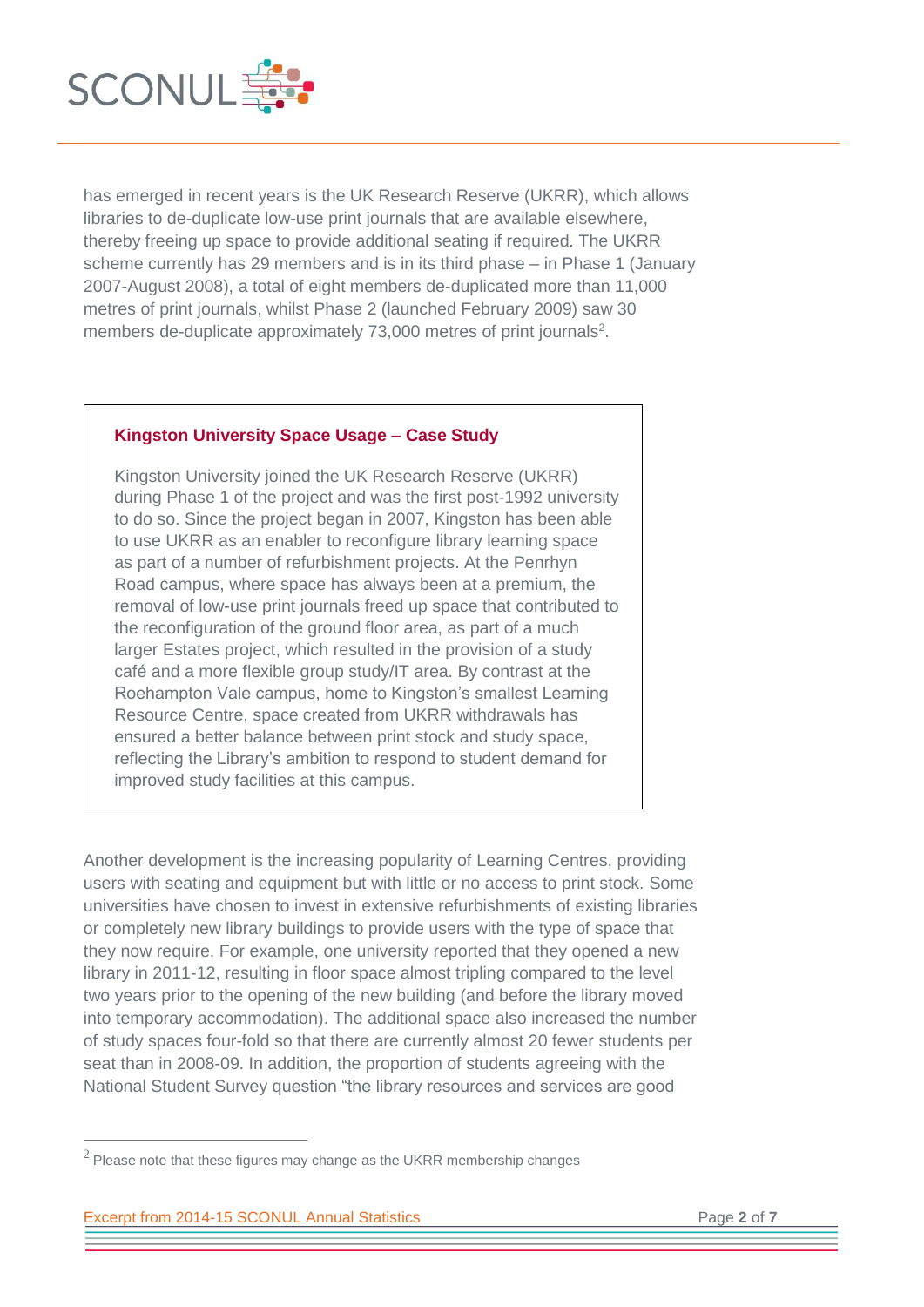

enough for my needs" increased from 60% in 2008-09 to 83% in 2014-15.

Another university reported a new library building opening in 2011-12, which increased overall floor space by just over 40%. The overall impact of the new library has seen the number of visits per student increase by more than 30%, and has seen the proportion of students agreeing with the National Student Survey question "the library resources and service are good enough for my needs" increase from 83% in 2010-11 to 92% in 2014-15. Improvements such as these have contributed to the average proportion of students agreeing to the National Student Survey question "the library resources and services are good enough for my needs" increasing from 79% in 2008-09 to 87% in 2014-15 for SCONUL members overall.<sup>3</sup>



During the two most recent years, a total of nineteen members noted in their SCONUL annual statistical returns that they had either moved in to a new library or that at least one of their libraries had undergone a refurbishment, although the extent of the refurbishment was not always noted. In 2012-13 these nineteen institutions recorded a total of 50 libraries (excluding stores) occupying a total floor space (including stores) of  $204,475m^2$ , with the space providing  $25,789$ study spaces – 6,880 of which were equipped with a workstation. In 2014-15, the same nineteen institutions recorded a total of 51 libraries occupying a total floor space of 207,540m<sup>2</sup>, with the number of seats increasing by 15% to 29,738 and

 $3$ There is no statistical evidence to suggest that improvements in NSS scores are a direct result of the new buildings, and not every refurbishment or new building has had such a dramatic impact. There are a number of factors contributing to student satisfaction with library services.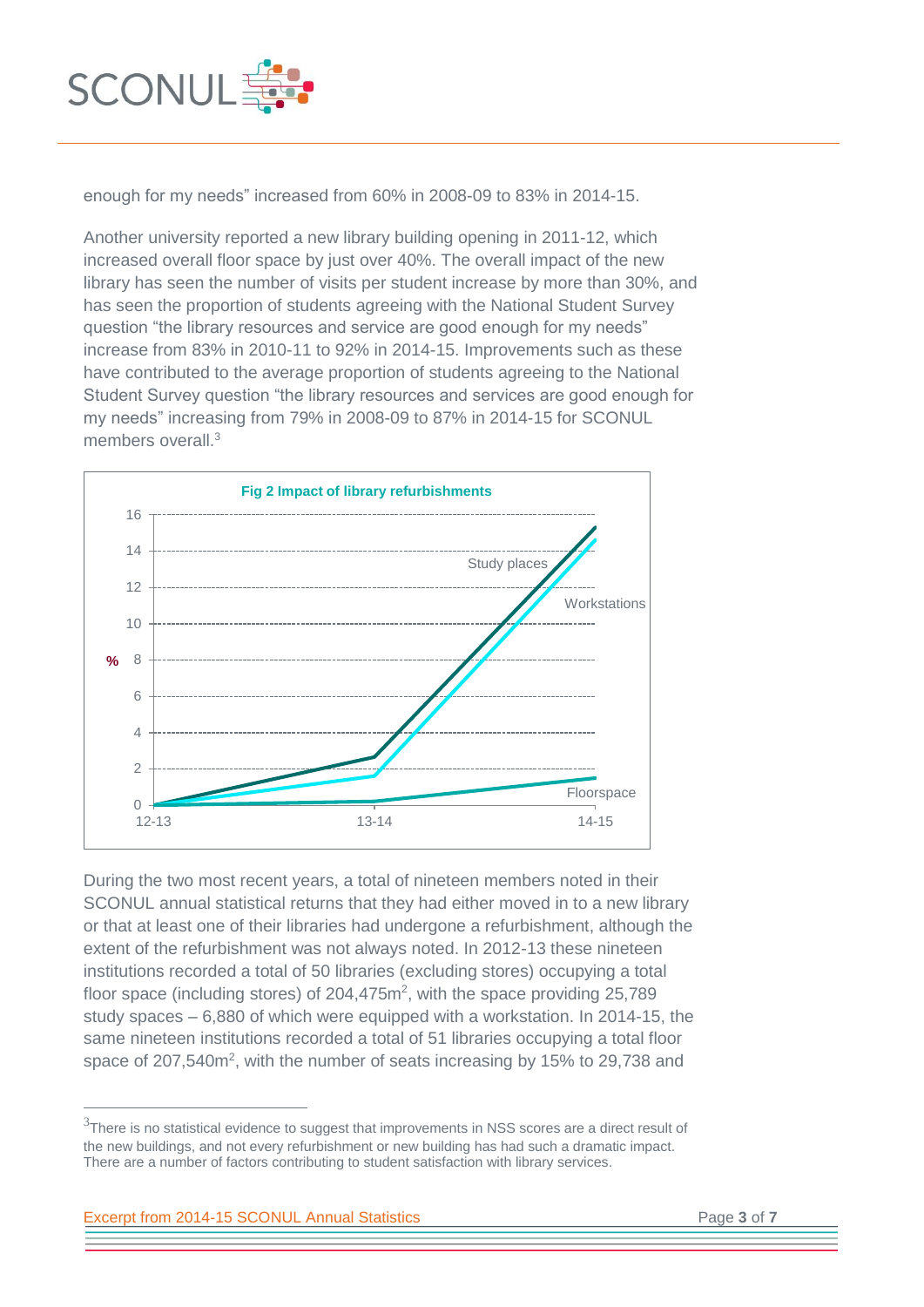

the number of workstations increasing by 14% to 7,886. Fig 2 illustrates the percentage increases in floor space, study spaces and workstations for the nineteen institutions since 2012-13. In contrast to this, the nineteen institutions recorded a 0.8% decrease in total catalogued book stock between 2012-13 and 2014-15, which suggests that library refurbishments or new library buildings are being used to increase the study space available to students, rather than to make room for additional print stock.



**Fig 3: Study spaces and Workstations**

Not all libraries have been able to increase their provision in such a dramatic way, however. Fig 3 displays the number of FTE students per study space and the number of workstations per 100 FTE students for SCONUL members overall in each year since 2004-05, and highlights that the average number of students per study space has remained relatively stable throughout the ten-year period, indicating that, over the SCONUL membership as a whole, university libraries have kept pace with the growth in FTE students in this aspect of their provision. In contrast, the number of workstations per 100 FTE students (Fig 3) has increased overall since 2004-05, so that there are now 3.2 workstations per 100 FTE students, on average, compared to an average of 2.7 workstations per 100 FTE students ten years ago.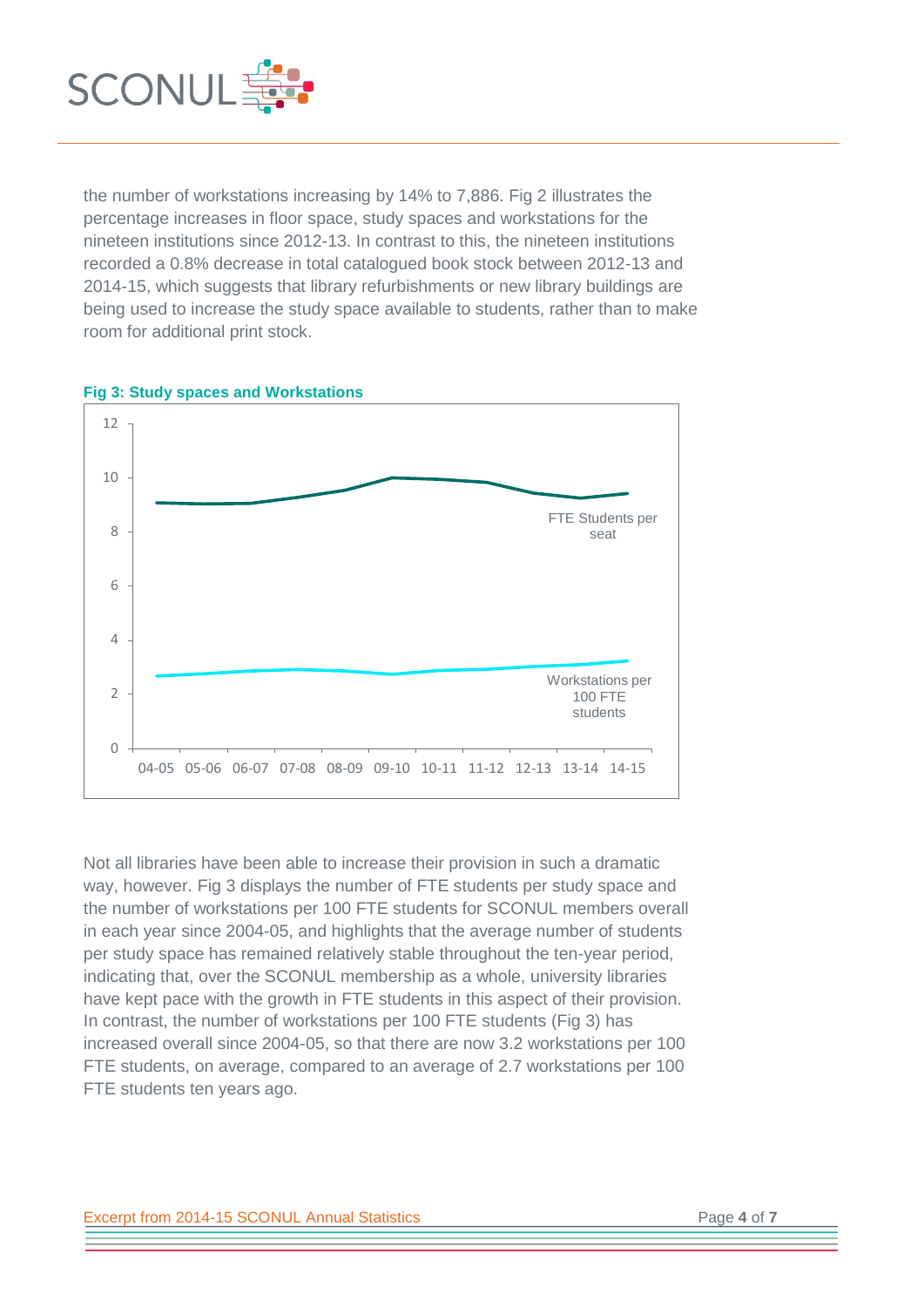



Taken together, this would appear to indicate that an increasing number of study spaces are equipped with a workstation, and Fig 4 shows that this is indeed the case for the majority of member institutions. However, 38 out of the 131 institutions included in Fig 4 reported a lower proportion of seats equipped with a workstation in 2014-15 compared to 2004-05, and therefore lie below the line of equality shown on the graph. For SCONUL members overall, almost one-third of study spaces are currently equipped with a workstation, compared to just under one-quarter of study spaces ten years ago. In addition to this, recent years have seen an increase in the number of university libraries offering laptop loans, along with a rise in the number of students bringing their own devices onto campus. As a result, as well as offering study spaces with fixed workstations, many libraries are now also increasing the provision of seats with power connections to meet this increasing demand from users.

Increasing overall space (as well as the number of study spaces or equipment) is just one example of how libraries are improving the level of provision that they offer their students. In 2013-14, SCONUL began to include a question on 24-hour opening, and this shows that university libraries are increasingly offering 24-hour opening for at least part of the year – out of the 146 members responding in both years, 73% indicated that some or all of their libraries offered 24-hour opening for at least part of the year in 2014-15, compared to 68% in 2013-14. 24-hour opening not only enables libraries to meet the increasing expectations of their students but also to maximise use of their estate, providing value for money to their institutions.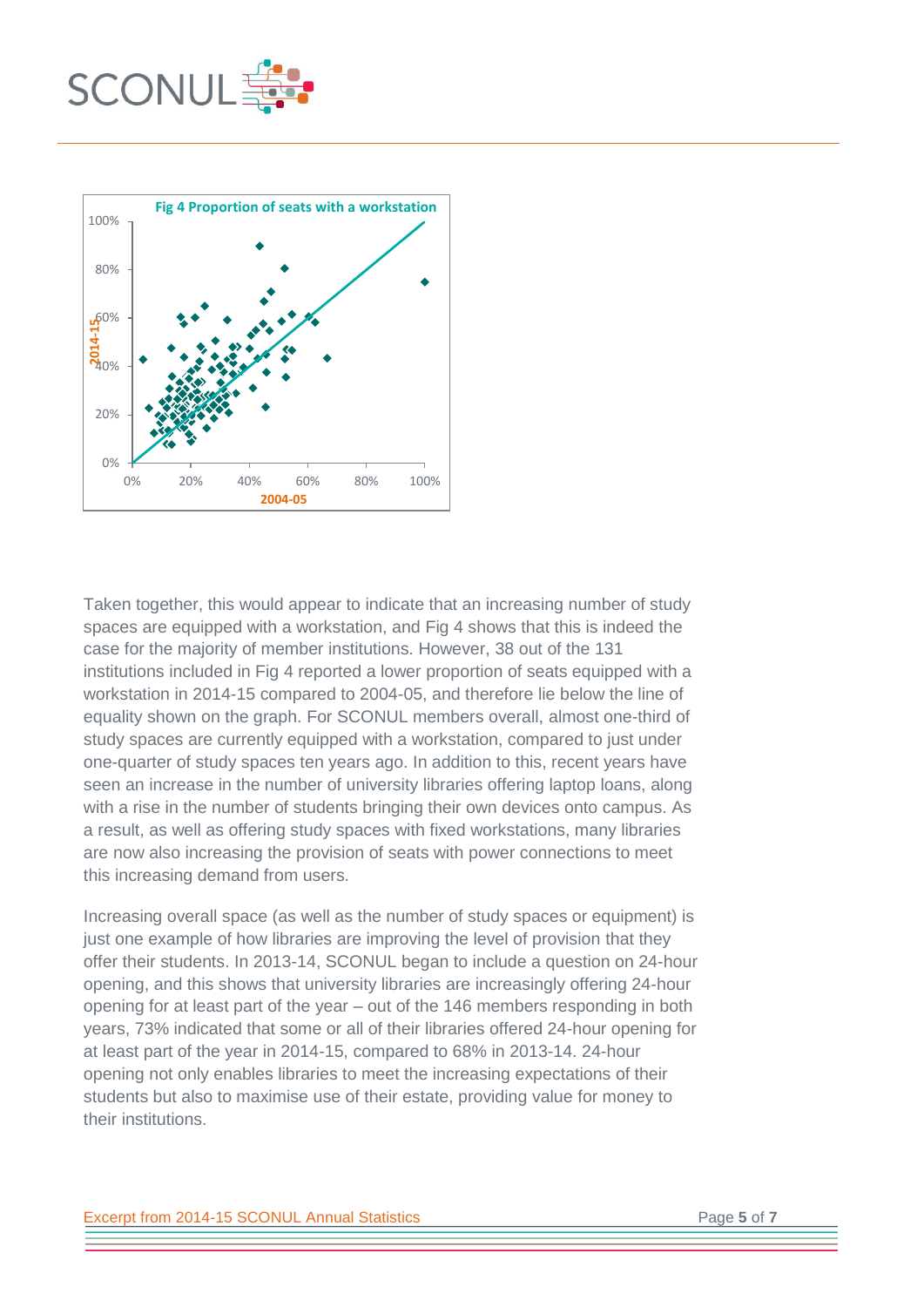

It is not just the spaces and resources that are changing to meet user expectations. Both in and outside of the library buildings, we see an increasing number of hours spent delivering information literacy training, an area important to employability for graduates. Training has increased overall from almost 26 hours per FTE professional staff member in 2004-05 to almost 33 hours in 2014- 15 (Fig 5). It is important to note that the time spent delivering training does not include any preparation time. With an increasing emphasis on students becoming independent learners, support in helping them to navigate an increasingly complex information landscape is a growing aspect of the librarian's role.<sup>4</sup>



The figures above support the idea that university librarians are responding to the changing needs of their users, both in creating flexible learning spaces that support access to an increasingly diverse range of resources, and in providing instruction on key skills related to employability and independent study. During a period when user expectations have changed and the demands on library spaces have increased, SCONUL members have seen an increase in student satisfaction, indicating that we are meeting those challenges, sometimes with major building works, but often by evaluating and adapting the spaces available.

Excerpt from 2014-15 SCONUL Annual Statistics Page **6** of **7**

 $^4$  It is important to note that the average number of FTE professional staff per 1,000 FTE students has fallen slightly over the ten-year period – from 2.23 in 2004-05 to 2.02 in 2014-15 (based on those respondents providing detail on the number of FTE staff in the most recent year). The increase in time spent on information literacy training, however, is still important enough to indicate increased attention being given to supporting students in developing skills essential to employability.